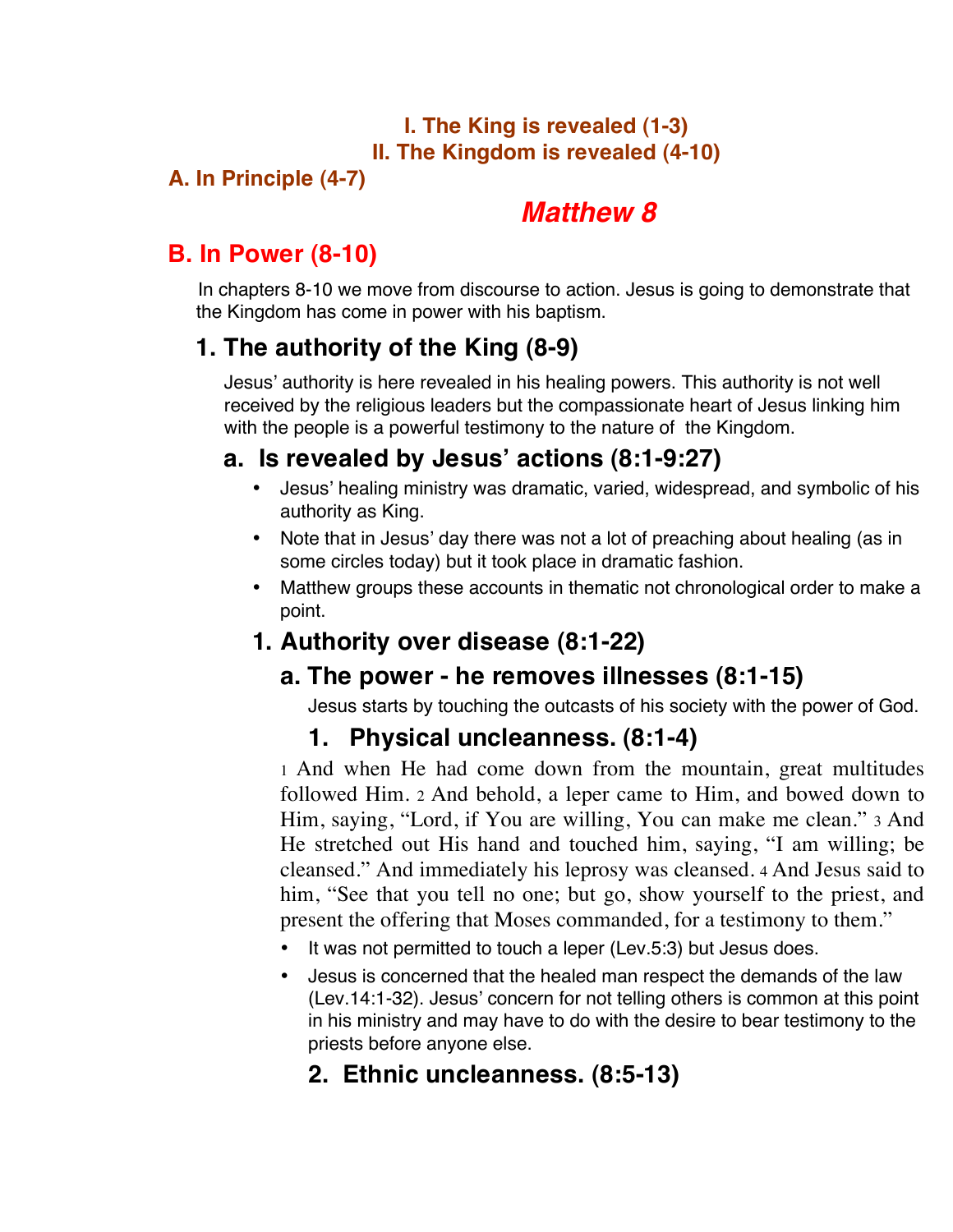5 And when He had entered Capernaum, a centurion came to Him, entreating Him, 6 and saying, "Lord, my servant is lying paralyzed at home, suffering great pain." 7 And He said to him, "I will come and heal him." 8 But the centurion answered and said, "Lord, I am not worthy for You to come under my roof, but just say the word, and my servant will be healed. 9 For I, too, am a man under authority, with soldiers under me; and I say to this one, 'Go!' and he goes, and to another, 'Come!' and he comes, and to my slave, 'Do this!' and he does {it}." 10 Now when Jesus heard {this,} He marveled, and said to those who were following, "Truly I say to you, I have not found such great faith with anyone in Israel. 11 And I say to you, that many shall come from east and west, and recline {at the table} with Abraham, and Isaac, and Jacob, in the kingdom of heaven; 12 but the sons of the kingdom shall be cast out into the outer darkness; in that place there shall be weeping and gnashing of teeth." 13 And Jesus said to the centurion, "Go your way; let it be done to you as you have believed." And the servant was healed that {very} hour.

- It was not permitted to associate with gentiles but Jesus does. Matthew often emphasizes the inclusion of Gentiles.
- Jesus again points out the remarkable faith of a Gentile in contrast to the Jews.

### **3. Gender uncleanness. (8:14-15)**

14 And when Jesus had come to Peter's home, He saw his mother-in-law lying sick in bed with a fever. 15 And He touched her hand, and the fever left her; and she arose, and waited on Him.

- It was not permitted to touch a woman in this way but Jesus does.
- "Waited on Him" is the same term later used of deacons.

# **b. The prophecy - he bore our illnesses (8:16-17)**

16 And when evening had come, they brought to Him many who were demon-possessed; and He cast out the spirits with a word, and healed all who were ill 17 in order that what was spoken through Isaiah the prophet might be fulfilled, saying, " *He Himself took our infirmities, and carried away our diseases."* 

- The prophecy from Isaiah is used in two contexts: 1) atonement for sin (I Pet.2:24), 2) healing of physical illness.
- The Hebrew text renders "infirmities" as "illnesses" while the LXX uses "sins". Matthew offers his own paraphrase of the Hebrew text.
- The idea seems to be that Jesus was willing to be made unclean so that we could be clean.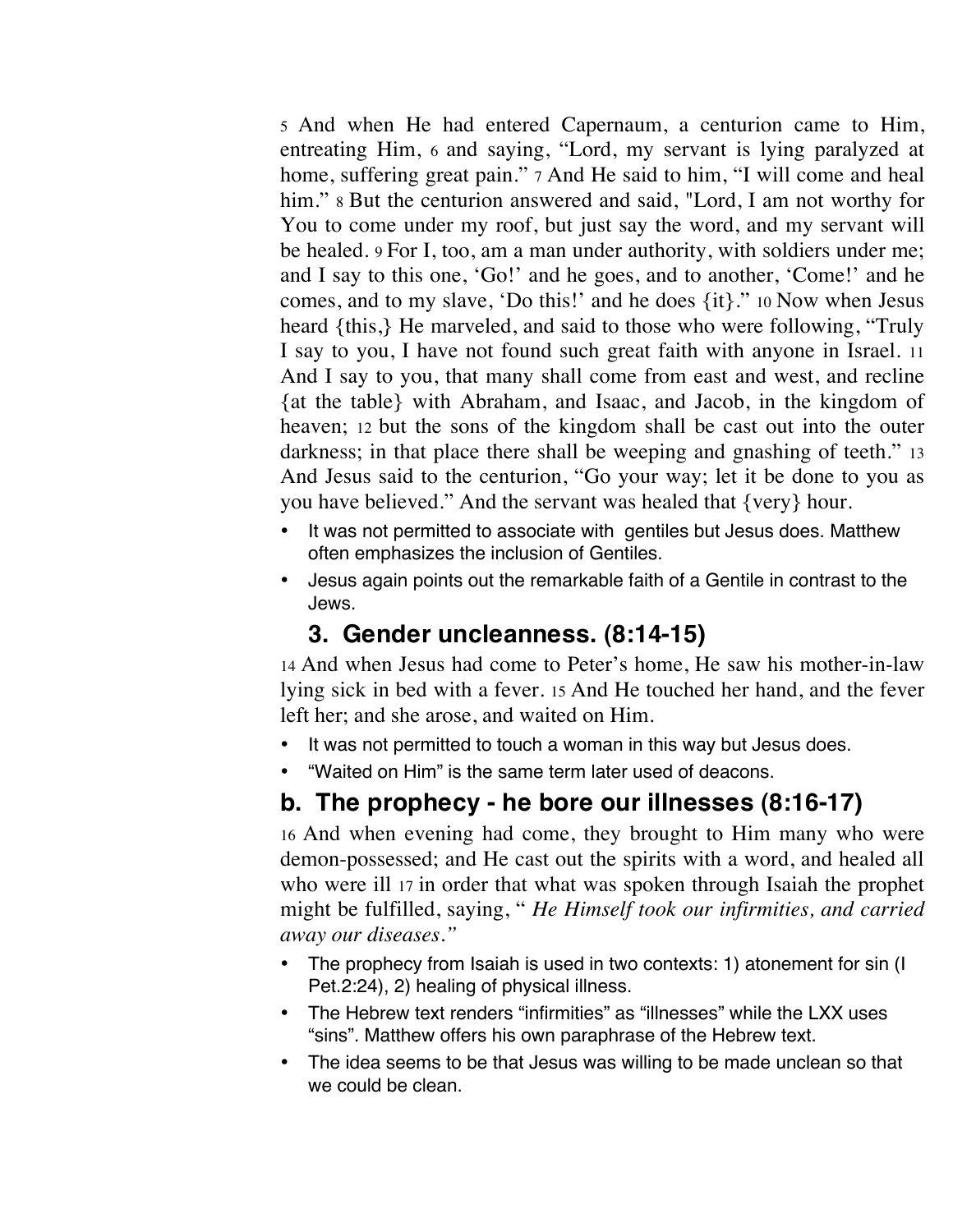#### **c. The point - we are to follow him. (8:18-22)**

- The point of the healing miracles is not primarily focused on social welfare but on establishing the authority of Jesus.
- The two incidents that follow illustrate this point by showing how it can be recognized but not fully understood.

### **1. Following Jesus means we may be last. (8:18- 20)**

18 Now when Jesus saw a crowd around Him, He gave orders to depart to the other side. 19 And a certain scribe came and said to Him, "Teacher, I will follow You wherever You go." 20 And Jesus said to him, "The foxes have holes, and the birds of the air {have} nests; but the Son of Man has nowhere to lay His head."

- A Scribe (disciple in the broadest sense) gets the point Jesus' healings are to establish his authority.
- The Scribe is not however aware of the potential cost of following Jesus.
- Following Jesus means not only bearing the burdens of others but it also means living with material and physical insecurity.

# **2. Following Jesus means He comes first. (8:21-22)**

21 And another of the disciples said to Him, "Lord, permit me first to go and bury my father." 22 But Jesus said to him, "Follow Me; and allow the dead to bury their own dead."

- Another disciple makes the mistake of thinking that following Jesus can take place after he takes care of important family affairs.
- Those who are spiritually dead can care for the physically dead.

# **2. Authority over Cosmic powers (8:23-34)**

# **a. Nature (8:23-27)**

23 And when He got into the boat, His disciples followed Him. 24 And behold, there arose a great storm in the sea, so that the boat was covered with the waves; but He Himself was asleep. 25 And they came to  ${Him}$ , and awoke Him, saying, "Save {us,} Lord; we are perishing!" 26 And He said to them, "Why are you timid, you men of little faith?" Then He arose, and rebuked the winds and the sea; and it became perfectly calm. 27 And the men marveled, saying, "What kind of a man is this, that even the winds and the sea obey Him?"

- The disciples, in following Jesus, are quickly in deep water and afraid.
- Jesus is there to protect them.